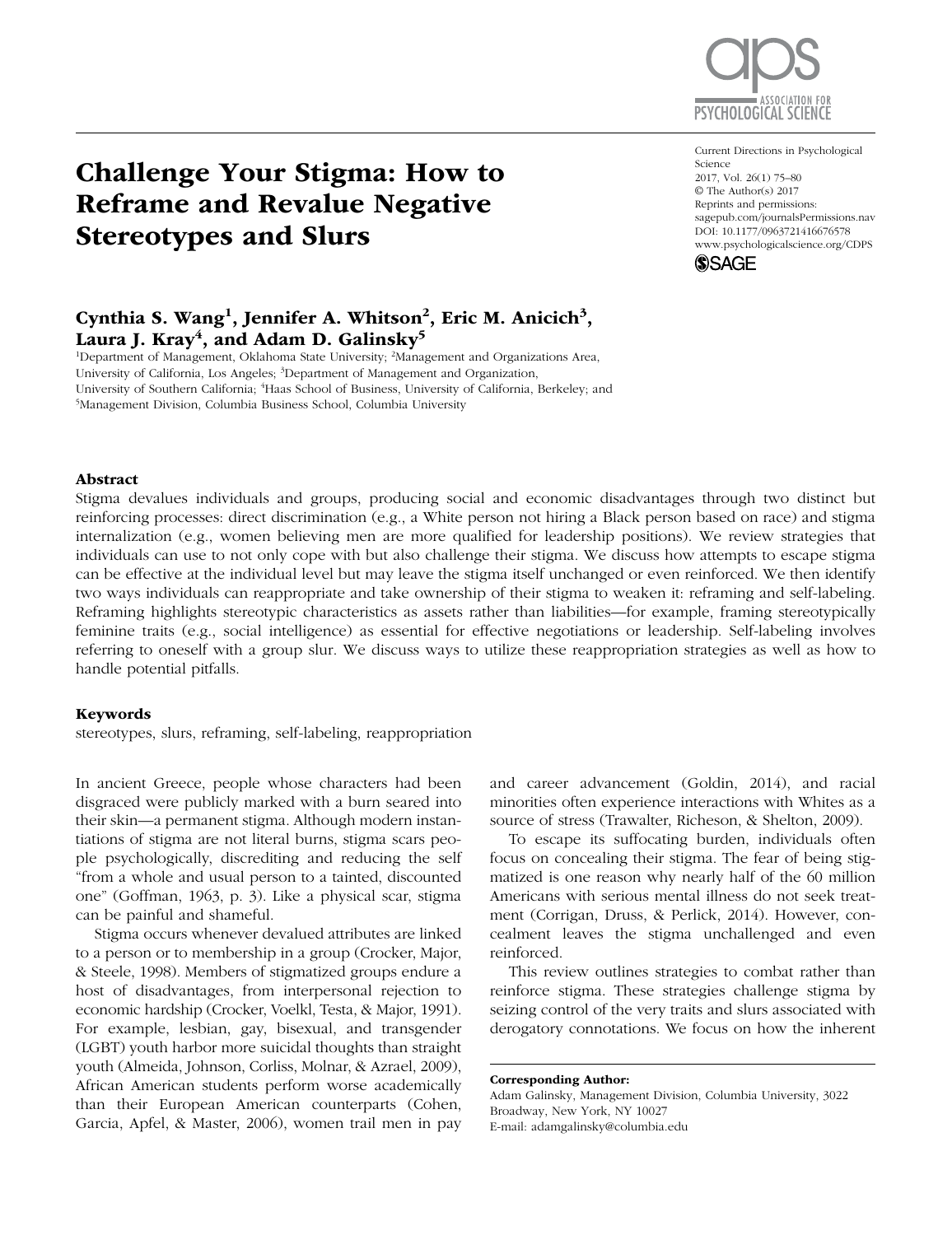malleability of stereotypes (Blair, 2002) offers routes to challenge stigma and transform a psychological liability into an asset.

## The Spread of Stigma: Discrimination and Internalization Through Stereotypes and Slurs

Stigma can lead to disparate outcomes through two routes. The first route is discrimination by out-group members. For example, lower-class children are evaluated as less intelligent even when their performance is identical to that of their upper-class counterparts (Darley & Gross, 1983). Similarly, female job applicants and entrepreneurs are evaluated less favorably than male applicants with identical resumes (Brooks, Huang, Kearney, & Murray, 2014), and Black leaders are evaluated less favorably than White leaders (Rosette, Leonardelli, & Phillips, 2008).

The second route involves the psychology of the stigmatized individual. When individuals fear confirming negative stereotypes about their group, they experience stereotype threat and underperform on stereotyperelevant tasks (Steele & Aronson, 1995). For example, after viewing advertisements that employed gender stereotypes (Davies, Spencer, Quinn, & Gerhardstein, 2002), women performed worse on both math and leadership tasks. When negative stereotypes about the intelligence of Blacks are highlighted, Black students perform worse on standardized tests (Steele & Aronson, 1995). Similarly, the elderly perform worse on memory tasks (Mazerolle, Régner, Morisset, Rigalleau, & Huguet, 2012) and Whites perform worse on athletic tasks (Stone, Lynch, Sjomeling, & Darley, 1999) when their corresponding negative stereotypes are salient.

Both the discriminatory and internalized disadvantages of stigma are reinforced through derogatory group labels, or slurs. Slurs are words used by out-group members that highlight a stigmatized group's lower status (Carnaghi & Maass, 2007; Henry, Butler, & Brandt, 2014). Slurs internalize the stigma; for example, the number of slurs a group faces is positively associated with suicide rates among group members (Mullen & Smyth, 2004). The use of slurs by out-group members is an effective way to confirm and spread the stigma (Mullen & Johnson, 1993).

The tools of stigma—stereotypes and slurs—create negative outcomes through discrimination and internalization. When left unchallenged, they produce self-reinforcing processes that sustain disadvantage (Jost & Banaji, 1994). However, stigmatized individuals have developed a variety of strategies designed to reduce the wounds of stigma and insulate themselves from these processes that perpetuate disadvantage (Crocker & Major, 1989). We build on work from scholars who have explored how to cope with stigma, from the seminal theorizing of Allport (1954) to research on combating the effects of sexism (Becker & Swim, 2011) and racism (Trawalter et al., 2009).

We next focus on strategies that can protect an individual from stigma but do not reduce the stigma itself. We then identify two strategies—reframing and selflabeling—that have the potential to undermine and lessen the stigma.

## The Individual Strategy of Escaping

An intuitive strategy for reducing the consequences of stigma involves attempting to escape from one's stigma (Tajfel & Turner, 1986). One method is to detach oneself from a stigmatized group. For example, members of the Church of Jesus Christ of Latter-Day Saints were once stoned, tarred, and feathered for their beliefs; to escape this discrimination, believers could disavow their beliefs and join a different religion. Alternatively, stigmatized members could conceal their group membership, as Catholics did in 16th-century England, or as LGBT individuals do when they remain "in the closet." Similarly, lighter-skinned Blacks often passed as Whites during the era of American slavery and beyond.

Attempts to escape from stigmatizing group membership can be effective when group membership is chosen or hard to recognize. However, when group membership is immutable or easily observable, it may be difficult or impossible to abandon; for instance, darker-skinned Blacks would have difficulty passing as White.

Alternatively, individuals can psychologically escape from the stigma by reducing the centrality of the group to their identities (Tajfel & Turner, 1986). For example, racial minorities could distance themselves from their racial identity by choosing to psychologically invest in their professional identity (e.g., lawyer, psychologist). Another option is to disidentify with a specific set of stigmatized traits; for example, faced with negative stereotypes about intelligence, some African Americans devalue the importance of scholastic performance, considering it less central to their identities (Steele, 1997). Although this psychological distancing strategy may provide a temporary buffer against the threat posed by stigma, it can ultimately be detrimental by reducing the opportunities that arise from academic achievement (Aronson & Inzlicht, 2004).

Although evasion strategies can insulate stigmatized individuals, they ultimately leave the stigma intact because they do not challenge or lessen the legitimacy of the stigmatizing message itself. Next, we explore reframing and self-labeling as two approaches that contest the validity of the stigma, possibly weakening its derogatory force.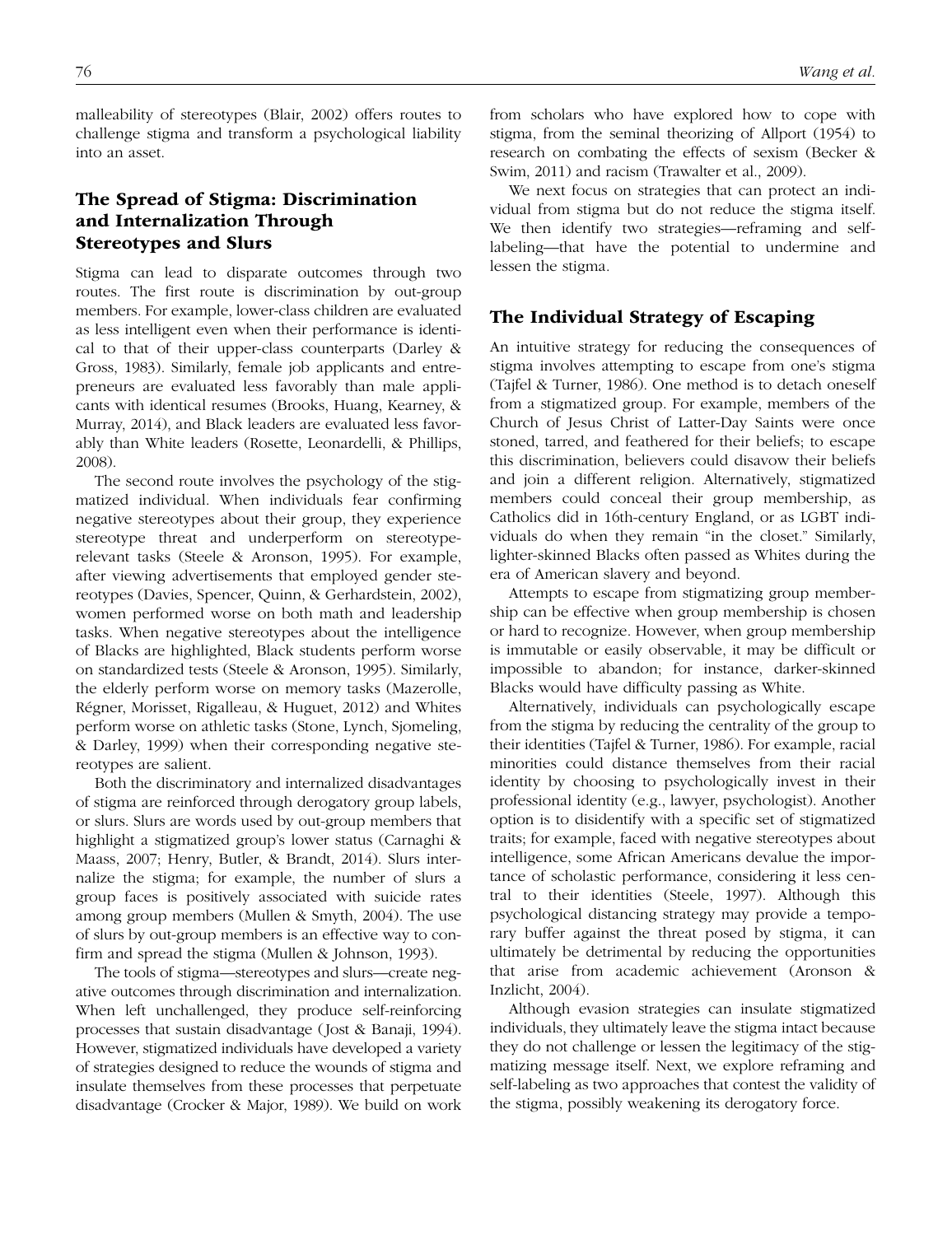## Challenging Stigma

Instead of evading or hiding stigma, individuals can also attempt to challenge stigma by confronting it directly. This view is grounded in the notion that stigmatizing characteristics can change over time because stigma is socially constructed (Blair, 2002; Magee & Galinsky, 2008). Some high-status groups who were once heavily stigmatized are now respected and valued in American culture. For example, historian Arthur M. Schlesinger Sr. suggested that anti-Catholicism was "the deepest bias in the history of the American people" (Ellis, 1969, p. 151), whereas today Catholicism is one of the most prevalent and highly regarded religions in America (Butler, Wacker, & Balmer, 2007). Conversely, many groups that suffer from stigmatization today were not stigmatized in other places and historical periods; for example, the gay community in ancient Greece and overweight individuals in ancient China did not face stigma (Archer, 1985). These examples highlight that stigma is inherently malleable and transformable over time, and therefore susceptible to strategies that individuals employ to challenge it.

In this section, we outline two strategies by which stigmatized group members can challenge their stigma reframing and self-labeling—that capitalize on the malleable nature of stigma to reduce its negative connotations. These two strategies are forms of *reappropriation*, defined as taking possession of a slur or negative stereotype previously used by dominant groups to reinforce a stigmatized group's lesser status (Galinsky et al., 2013).

## *Reframing*

Reframing involves altering the valence of a group stereotype by transforming a weakness into a strength. Consider the case of stereotype threat, where individuals perform worse because they fear confirming a negative stereotype (Steele & Aronson, 1995); essentially, the characteristics associated with stigmatized groups are seen as liabilities. This threat occurs even when an individual does not endorse the stereotype. But what if those same traits could be reframed as assets instead? A clever study by Stone et al. (1999) highlighted this possibility. They created a golf-putting task and framed it as a test of either analytic and geometric intelligence or athletic ability and hand-eye coordination; given the prevailing stereotypes of the two groups, they predicted that Whites would perform better under the intelligence framing and Blacks would perform better under the athletic-ability framing. This is exactly what they found. This work demonstrates that the same task can be framed around characteristics that are either viewed as liabilities or assets for a particular group.

Another example of reframing comes from the leadership and negotiation domains. Negotiation success is often attributed to traits—such as assertiveness and rationality—that are stereotypically masculine. Indeed, when those traits are highlighted as necessary for negotiator success, men outperform women at the bargaining table (Kray, Thompson, & Galinsky, 2001). The belief that these masculine traits lead to effective negotiating is so strong that women exhibit a general aversion to negotiating (Small, Gelfand, Babcock, & Gettman, 2007). However, Kray, Galinsky, and Thompson (2002) noticed that some of the less salient traits that people associate with successful negotiators are stereotypically feminine—for instance, negotiators are great listeners, rely on intuition, and express emotion. Based on this knowledge, the researchers altered the typical stereotype-threat paradigm to strengthen the link between these feminine traits and effective negotiators. When the importance of effective communication and listening skills were highlighted as essential for negotiator success, female negotiators set higher goals and *outperformed* men. A similar possibility exists for leadership, as a number of qualities associated with women are crucial for successful leadership (Eagly & Carli, 2003). Just like the stereotypically Black or White traits in the golf-putting task, stereotypically feminine traits can be framed as either assets or liabilities, thus reducing or reinforcing the stigma that women experience in the important domains of negotiations and leadership.

Notably, in the above examples, experimenters initiated this reframing. However, reframing may be equally effective when introduced by the targets of stigma themselves. For instance, Wolf, Lee, Sah, and Brooks (2016) found that expressions of workplace distress (e.g., crying) were viewed as a sign of weakness and worthy of condemnation. However, individuals who cried at work were perceived to be more competent and hirable when they reframed their displays of emotion to observers not as being overly sensitive but as being passionate. Importantly, displays of distress in the workplace are sources of employee stigmatization because they are seen as stereotypically feminine and a source of weakness, dependence, and irrationality (Wolf et al., 2016). These studies reveal that reframing can allow stigmatized group members to leverage their group's stereotypes as strengths and improve performance and evaluations.

The process of reframing may be conducted privately. This intrapsychic or intragroup reframing will likely result in more favorable views of one's own group and more personal confidence heading into important performance domains. However, by engaging in overt and public reframing—for instance, declaring to others that being a woman gives one a leadership or negotiation advantage—one challenges and potentially weakens the stigma not only internally for in-group members but also for out-group members.

Reframing challenges the negative expectations that produce stigma, turning group and individual characteristics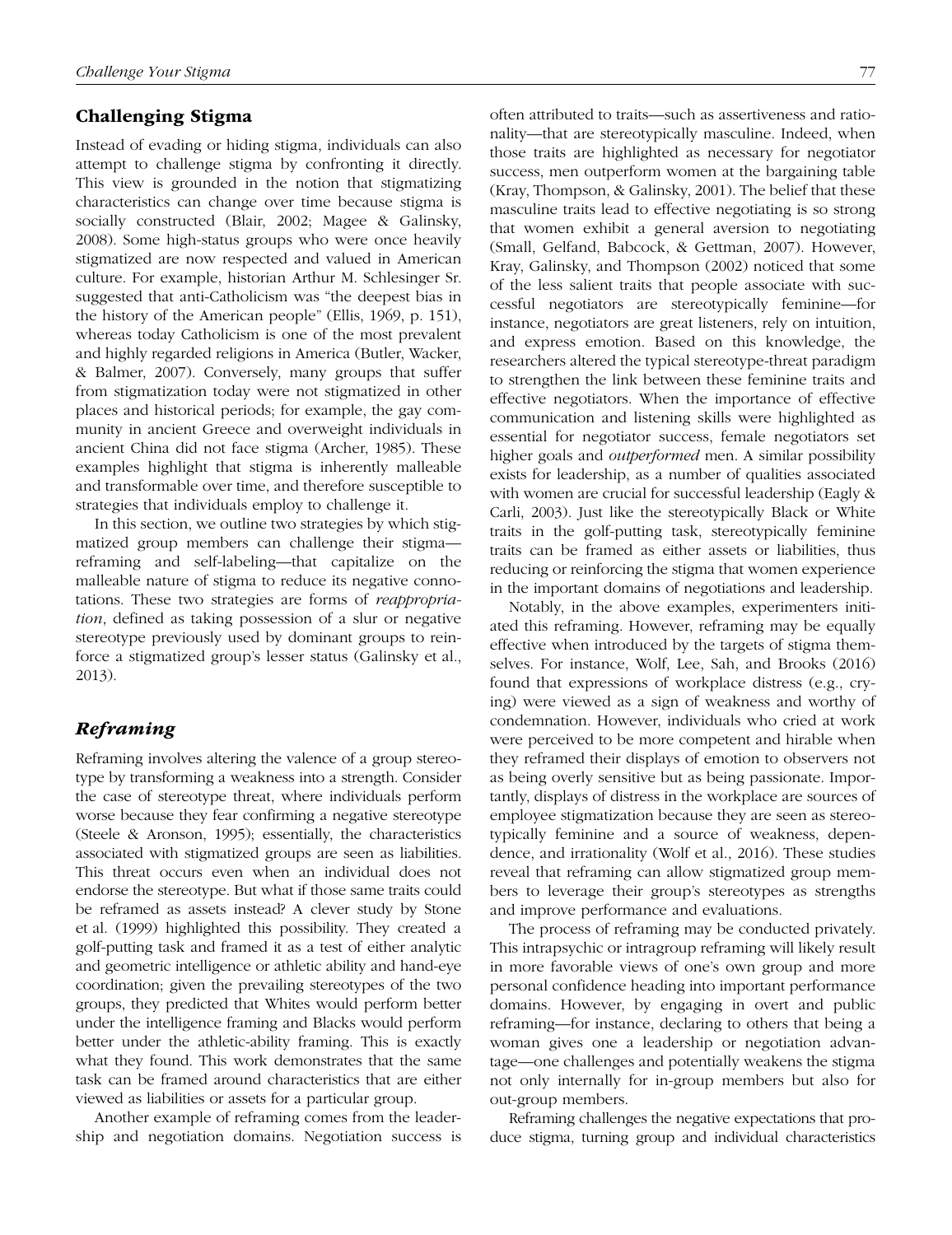from liabilities into assets. Unlike escaping from stigma, reframing allows a group to remain engaged in a performance domain and to produce less discriminatory evaluations by changing how success is defined.

## *Self-labeling*

*Self-labeling*—where individuals and groups intentionally use negative labels self-referentially—involves embracing the very slurs used against one's group. Slurs are vicious and efficient carriers of stigma that reinforce another group's disempowered state (Keltner, Young, Heerey, Oemig, & Monarch, 1998). By self-labeling, stigmatized group members transform a slur's connotative meaning from demeaning to empowering. From Alanis Morissette singing "I'm a Bitch," to Singapore embracing the pejorative moniker "little red dot" as a national motto, to African American author Dick Gregory titling his 1964 autobiography *Nigger*, using a stigmatizing label self-referentially can be a surprisingly effective strategy to seize ownership of a slur.

Across a series of experiments, Galinsky and colleagues (2013) found that self-labeling engendered a sense of power for both self-labelers and their social groups. For example, participants were asked to recall a time when they had self-labeled or were labeled by an out-group member with a group-based slur. Compared to those who were labeled by others, self-labelers felt more powerful and perceived the slur less negatively. Additionally, Gaucher, Hunt, and Sinclair (2015) found that selflabeling with the slur "slut" in the context of a social justice movement (i.e., SlutWalk protest marches against rape culture) was associated with women's reduced endorsement of common rape myths (e.g., young women who wear provocative clothing to parties do so to invite sex). Importantly, observers also perceived the slur to be less negative after witnessing someone self-label with it (Galinsky et al., 2013). This finding is critical because a group tends to be viewed as having higher status as the slurs associated with the group become less negative (e.g., see Henry et al., 2014). Taking ownership of slurs through self-labeling is empowering because it limits the dominant out-group's control of the words and reduces their power to define stigmatized groups. As with reframing, we see both an immediate benefit of self-labeling with a derogatory term for the individual and a long-term benefit for the group through empowerment and a reduction in the slur's derogatory force.

## Conclusion and Future Directions

Members of stigmatized groups are not powerless in the face of stereotypes and slurs. Rather, they have tools at their disposal to confront and combat their stigma. In the current review, we have discussed how concealing, escaping, and minimizing stigma potentially protects the individual from its derogatory force but leaves that force intact. In contrast, we highlighted two tools of reappropriation—reframing and self-labeling—that can influence the strength and persistence of stigma, not only for individual members of the stigmatized group but also for the group itself.

One question for future research is how to encourage the utilization of these tools. At a structural level, legal or institutional protections for stigmatized groups may facilitate reappropriation attempts. Galinsky et al. (2013) suggested that the first instances of self-labeling with a derogatory term (e.g., *nigger*, *queer*) often coincided with increased legal protections (e.g., 1964 Civil Rights Act; repeal of state sodomy laws). They also found that perceptions of group, but not individual, power mattered: Individuals were more comfortable self-labeling with a slur if they reflected on their group's power. Another psychological route is to promote an incremental mind-set in stigmatized individuals (see Dweck & Leggett, 1988, for a review). Entity theorists believe that attributes, traits, and abilities are fixed, whereas incremental theorists believe they are malleable. As a result, incremental theorists may be more willing to reappropriate stigma through reframing and self-labeling.

Future research can also explore when these tools are more or less effective. Reframing may be less effective for individuals who struggle to perceive their stereotyped traits as assets or see themselves as counterstereotypical (e.g., a woman who sees herself as assertive in negotiations). With respect to self-labeling, the presence of ingroup members may not only give the self-labeler the confidence to self-label but embolden those in-group members who witness it to engage in self-labeling, further increasing perceptions of their group's power.

Reappropriation strategies could engender intergroup strife if out-groups contest efforts to reframe and self-label in order to maintain their dominant positions. This conflict is exemplified by the recent Black Lives Matter movement protesting against police violence toward African Americans. Some have tried to reclaim the slogan, recasting it as "All Lives Matter," to protest that Blacks are not unique in their lives mattering. Similarly, reappropriation attempts may produce counterattacks of even greater discrimination by dominant groups. Future research should explore the long-term ramifications of these reappropriation strategies and other psychological tools that members of disadvantaged groups can utilize to combat stigma, taking note that they take place as part of a larger intergroup battleground.

Disadvantaged groups do not have to accept their derogation. They can reappropriate their stigma by reframing stereotyped liabilities as assets and taking ownership of slurs through self-labeling.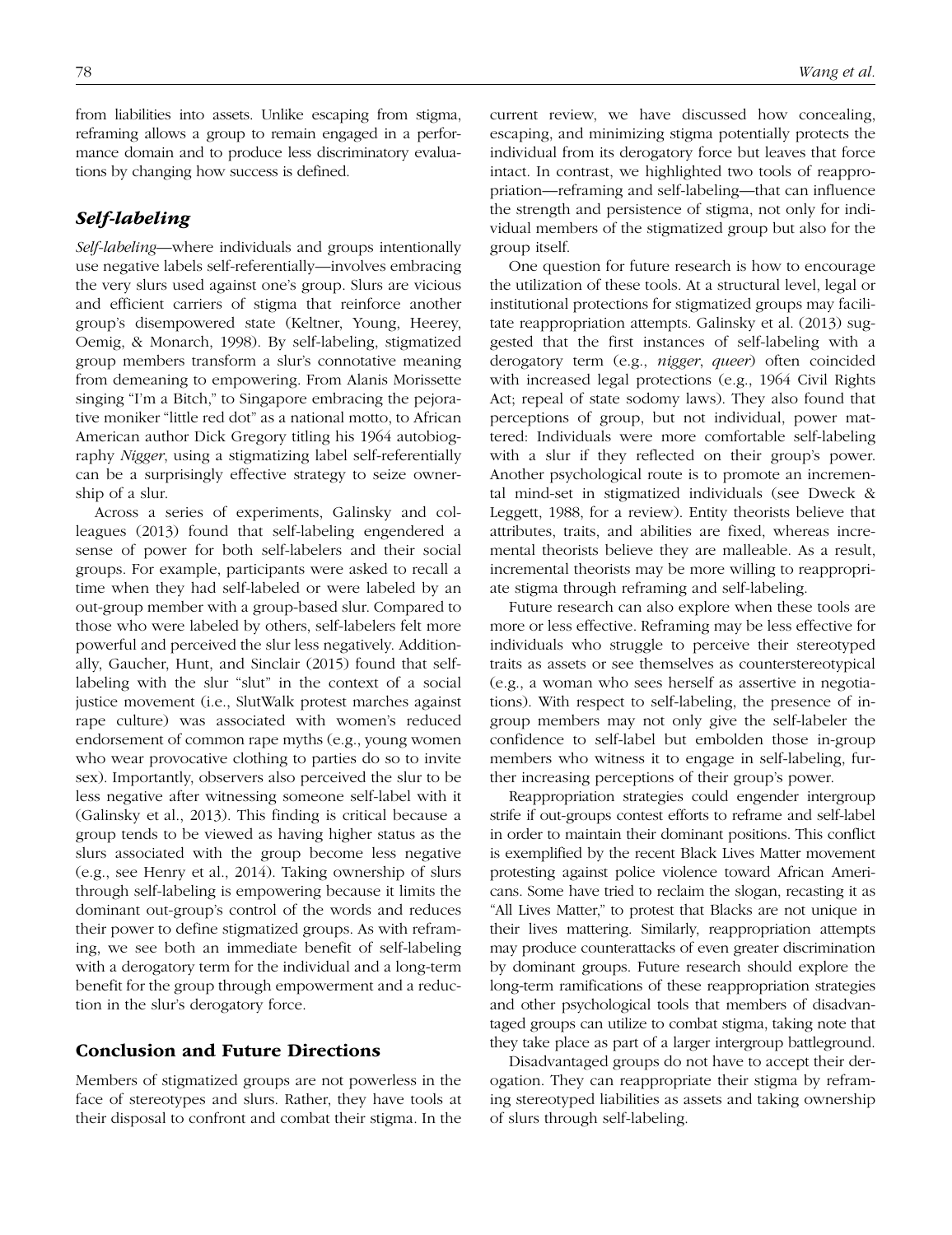#### Recommended Reading

- Allport, G. (1954). (See References). Theoretically examines prejudice and how to combat it.
- Galinsky, A., Wang, C. S., Whitson, J. A., Anicich, E., Hugenberg, K., & Bodenhausen, G. (2013). (See References). Empirical research establishing that self-labeling with a slur weakens the slur's stigmatizing nature.
- Kray, L., Galinsky, A., & Thompson, L. (2002). (See References). Empirical research demonstrating that reframing stereotypically feminine traits as assets improves women's negotiation performance.
- Schmitt, M. T., Branscombe, N. R., Postmes, T., & Garcia, A. (2014). The consequences of perceived discrimination for psychological well-being: A meta-analytic review. *Psychological Bulletin*, *140*, 921–948. Theoretically examines the effects of discrimination and stigma on psychological well-being.
- Spencer, S. J., Logel, C., & Davies, P. G. (2016). Stereotype threat. *Annual Review of Psychology*, *67*, 415–437. Theoretically examines the causes and consequences of stereotype threat, along with ways to combat it.

#### Declaration of Conflicting Interests

The authors declared that they had no conflicts of interest with respect to their authorship or the publication of this article.

### References

- Allport, G. W. (1954). *The nature of prejudice*. Cambridge, MA: Addison-Wesley.
- Almeida, J., Johnson, R., Corliss, H., Molnar, B., & Azrael, D. (2009). Emotional distress among LGBT youth: The influence of perceived discrimination based on sexual orientation. *Journal of Youth and Adolescence*, *38*, 1001–1014.
- Archer, D. (1985). Social deviance. In G. Lindzey (Ed.), *Handbook of social psychology* (Vol. 2, pp. 743–804). New York, NY: Random House.
- Aronson, J., & Inzlicht, M. (2004). The ups and downs of attributional ambiguity stereotype vulnerability and the academic self-knowledge of African-American college students. *Psychological Science*, *15*, 829–836.
- Becker, J. C., & Swim, J. K. (2011). Seeing the unseen: Attention to daily encounters with sexism as way to reduce sexist beliefs. *Psychology of Women Quarterly*, *35*, 227–242.
- Blair, I. (2002). The malleability of automatic stereotypes and prejudice. *Personality and Social Psychology Review*, *6*, 242–261.
- Brooks, A. W., Huang, L., Kearney, S. W., & Murray, F. (2014). Investors prefer entrepreneurial ventures pitched by attractive men. *Proceedings of the National Academy of Sciences, USA*, *111*, 4427–4431.
- Butler, J., Wacker, G., & Balmer, R. (2007). *Religion in American life: A short history*. New York, NY: Oxford University Press.
- Carnaghi, A., & Maass, A. (2007). In-group and out-group perspectives in the use of derogatory group labels gay versus fag. *Journal of Language and Social Psychology*, *26*, 142–156.
- Cohen, G., Garcia, J., Apfel, N., & Master, A. (2006). Reducing the racial achievement gap: A social-psychological intervention. *Science*, *313*, 1307–1310.
- Corrigan, P., Druss, B., & Perlick, D. (2014). The impact of mental illness stigma on seeking and participating in mental health care. *Psychological Science in the Public Interest*, *15*, 37–70.
- Crocker, J., & Major, B. (1989). Social stigma and self-esteem: The self-protective properties of stigma. *Psychological Review*, *96*, 608–630.
- Crocker, J., Major, B., & Steele, C. (Eds.). (1998). *Social stigma* (Vol. 2). Boston, MA: McGraw-Hill.
- Crocker, J., Voelkl, K., Testa, M., & Major, B. (1991). Social stigma: The affective consequences of attributional ambiguity. *Journal of Personality and Social Psychology*, *60*, 218–228.
- Darley, J., & Gross, P. (1983). A hypothesis-confirming bias in labeling effects. *Journal of Personality and Social Psychology*, *44*, 20–33.
- Davies, P., Spencer, S., Quinn, D., & Gerhardstein, R. (2002). Consuming images: How television commercials that elicit stereotype threat can restrain women academically and professionally. *Personality and Social Psychology Bulletin*, *28*, 1615–1628.
- Dweck, C., & Leggett, E. (1988). A social-cognitive approach to motivation and personality. *Psychological Review*, *95*, 256–273.
- Eagly, A. H., & Carli, L. L. (2003). The female leadership advantage: An evaluation of the evidence. *Leadership Quarterly*, *14*, 807–834.
- Ellis, J. T. (1969). *History of American Civilization. American Catholicism*. Chicago, IL: University of Chicago Press.
- Galinsky, A., Wang, C. S., Whitson, J. A., Anicich, E., Hugenberg, K., & Bodenhausen, G. (2013). The reappropriation of stigmatizing labels: The reciprocal relationship between power and self-labeling. *Psychological Science*, *24*, 2020–2029.
- Gaucher, D., Hunt, B., & Sinclair, L. (2015). Can pejorative terms ever lead to positive social consequences? The case of *SlutWalk. Language Sciences*, *52*, 121–130.
- Goffman, E. (1963). *Behavior in public places: Notes on the social organization of gatherings*. New York, NY: Free Press.
- Goldin, C. (2014). A grand gender convergence: Its last chapter. *The American Economic Review*, *104*, 1091–1119.
- Henry, P., Butler, S., & Brandt, M. (2014). The influence of target group status on the perception of the offensiveness of group-based slurs. *Journal of Experimental Social Psychology*, *53*, 185–192. doi:10.1016/j.jesp.2014.03.012
- Jost, J., & Banaji, M. (1994). The role of stereotyping in system justification and the production of false consciousness. *British Journal of Social Psychology*, *33*, 1–27.
- Keltner, D., Young, R., Heerey, E., Oemig, C., & Monarch, N. (1998). Teasing in hierarchical and intimate relations. *Journal of Personality and Social Psychology*, *75*, 1231–1247.
- Kray, L., Galinsky, A., & Thompson, L. (2002). Reversing the gender gap in negotiations: An exploration of stereotype regeneration. *Organizational Behavior and Human Decision Processes*, *87*, 386–410.
- Kray, L., Thompson, L., & Galinsky, A. (2001). Battle of the sexes: Gender stereotype confirmation and reactance in negotiations. *Journal of Personality and Social Psychology*, *80*, 942–958.
- Magee, J., & Galinsky, A. (2008). Social hierarchy: The selfreinforcing nature of power and status. *The Academy of Management Annals*, *2*, 351–398.